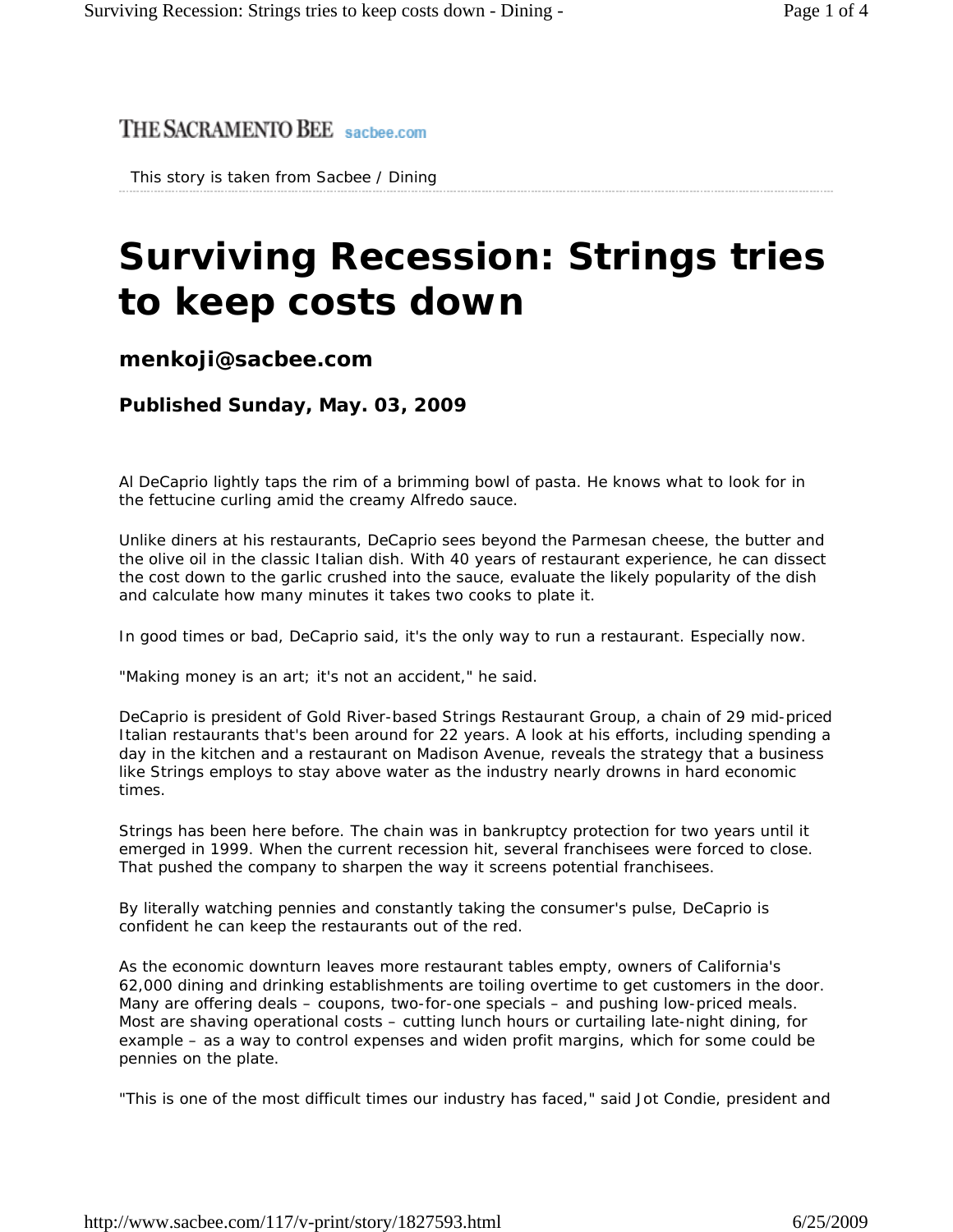CEO of the California Restaurant Association.

Even the most optimistic forecast doesn't predict an uptick in consumer discretionary spending until the end of the year. That directly affects dining out, Condie said.

In the meantime, restaurants will largely be reconstructing menus to offer value and trimming costs.

"That's what will keep a lot of them marginally profitable," Condie said.

Yet controlling or reducing costs to the point where customers notice – a runnier sauce, slower service, no bread – is a fatal risk, analysts say.

"It's a fine line to be drawn," said Ron Santibanez, a restaurant consultant in Riverside. "You cannot control yourself to profitability. You have to do it with sales."

DeCaprio's key to profitability is found far from the corporate boardroom. Nearly every day, he can be found at a restaurant, busing tables, pouring ice teas, smiling to customers as they clean their plates or grumble over the marinara sauce.

"A lot of people think that owning a restaurant is glamorous. The restaurant business is just hard work," said DeCaprio, 58. "The customer is a moving target. In this economy, they are much more sensitive."

It's not a pricey menu that boosts profits. It's the ability to manage and plan, he said.

"You can't build a church for Easter Sunday. Everyone goes then, right?" he said.

DeCaprio spends time at each store once or twice a month. He's at the company's four corporate-owned stores more often, including the one on Madison Avenue, one of Strings' oldest.

He's here to make sure the staff understands expectations and adapts to new menus, but it's a two-way street. DeCaprio will often ask waitresses to pick up forks and sample prospective dishes for the moderately priced menu, mostly in the \$10 to \$15 range for full meals.

"You may learn as much from them as they do from us," he said.

DeCaprio and friends founded the chain with the first Strings on Sunrise Boulevard in 1987. Even with hands-on knowledge culled from time waiting tables and behind the bar, DeCaprio acknowledges that it took the disciplined financial mind of Paul Ip, who joined the business in 1993, to turn the business into a real business.

Ip, who is the main stockholder in the privately held company, became CEO of a reorganized company in 1999, pulling it out of bankruptcy.

"The old company was losing \$4 to \$5 million a year," Ip said. Ip instituted operational changes, such as a seasonal menus, and tightened vendor negotiations and franchisee requirements.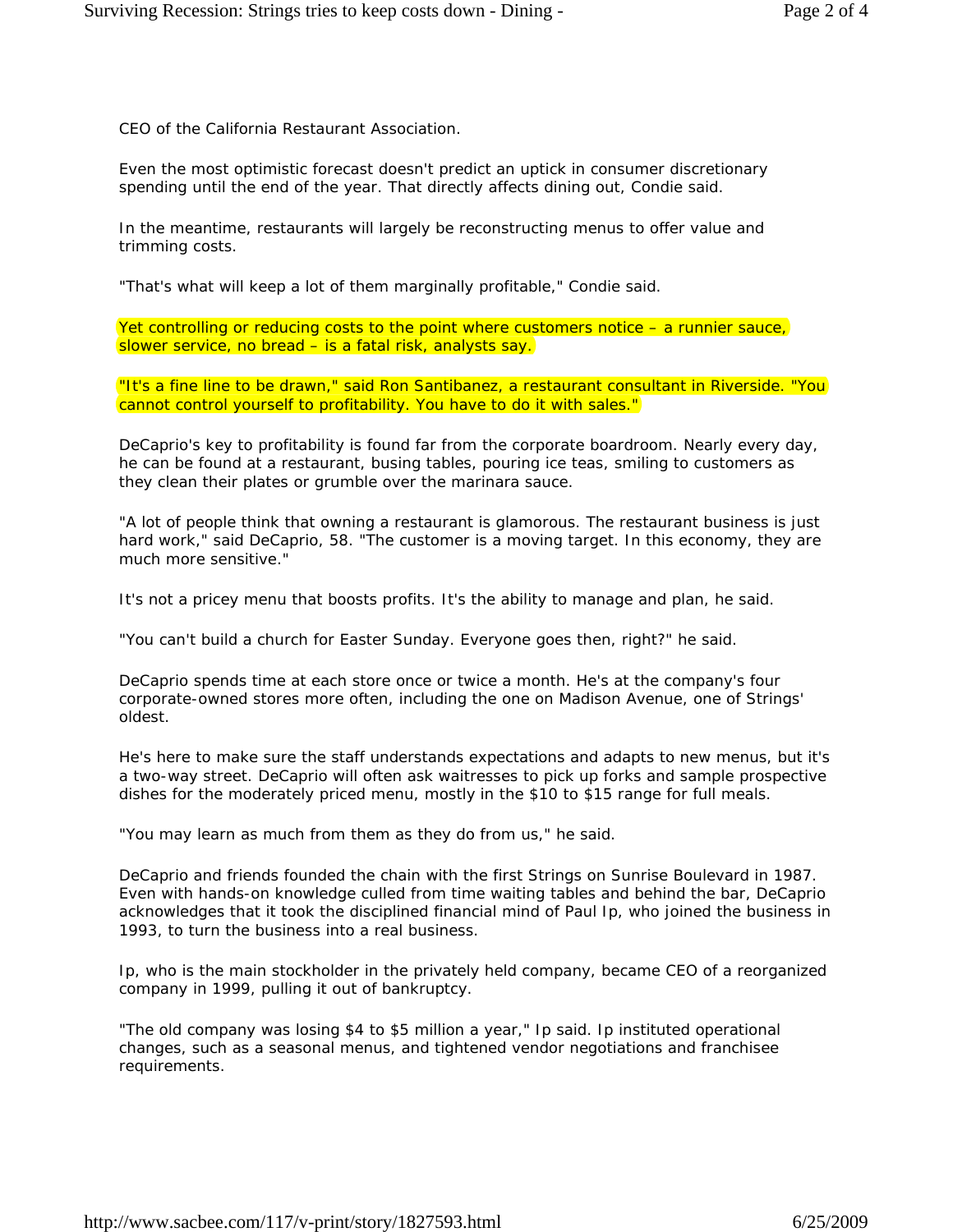"You need more than pasta mixed with sauce," he said.

The restaurants are family places without full bars, usually located in busy shopping centers.

With less than a handful of employees in the corporate office, Strings stayed lean in boom times and never took on debt.

"We didn't buy a plane," DeCaprio said, rolling his eyes. "We wanted to do everything out of profit."

The company had not lost a store in 10 years until five closed in the past 12 months. DeCaprio said they were franchises shouldering large debt compounded by inflexible rent structures.

One of the franchise owners who closed a store reopened recently in a new spot on Bradshaw Road. The restaurant features a new pared-down concept for the chain: Strings Pizzeria, featuring pizza and Italian-style sandwiches.

"It's a departure from where we've been," DeCaprio said. The concept speaks to a new economy, with lower prices than a traditional Strings, he said.

In the empty 87-seat dining room at the Madison Avenue Strings, DeCaprio spread papers across a table. This, he said, tapping the paper, is the fundamental key: daily tracking of numbers, such as how many meals sold, how much is spent for linen service, how much to keep the lights on.

"If you don't stay on top of these," he said, "they can get away from you.

"What we learn here is going to 29 stores. If you can save \$100 a week, multiply that by 29 stores," he said.

At any given time, DeCaprio can rattle off the cost breakdown of each dish. A beef dish with 6 ounces of meat pencils out to \$2.40 for the meat, another \$1 for the mushroom sauce. Add about \$1 for salad and bread, and the cost comes to \$4.40. The industry standard puts a dish's cost at about 25 percent of retail price for a restaurant like Strings.

"So at \$16, it's right on the border for us," said DeCaprio, who prefers to keep the prices in the \$10 to \$12 range.

Diners arrived as lunch began. In the kitchen, the aroma of warm butter and melted cheese swept the room as DeCaprio talked to waiters and cooks.

The restaurant's manager, Dean Johnson, an employee for 20 years, is right behind his staff, handing out menus, filling bread baskets, placing tiramisu on dessert plates.

Managers work the dining room to save on labor costs, DeCaprio said. Dishes are also chosen with an eye to the labor it takes to produce them. A corporate kitchen with about 10 employees under an executive chef creates most of the food, which is distributed to the restaurants where cooks finish it and plate it.

As lunch diners fill half the seats, DeCaprio inspected the dishes as they clattered onto the